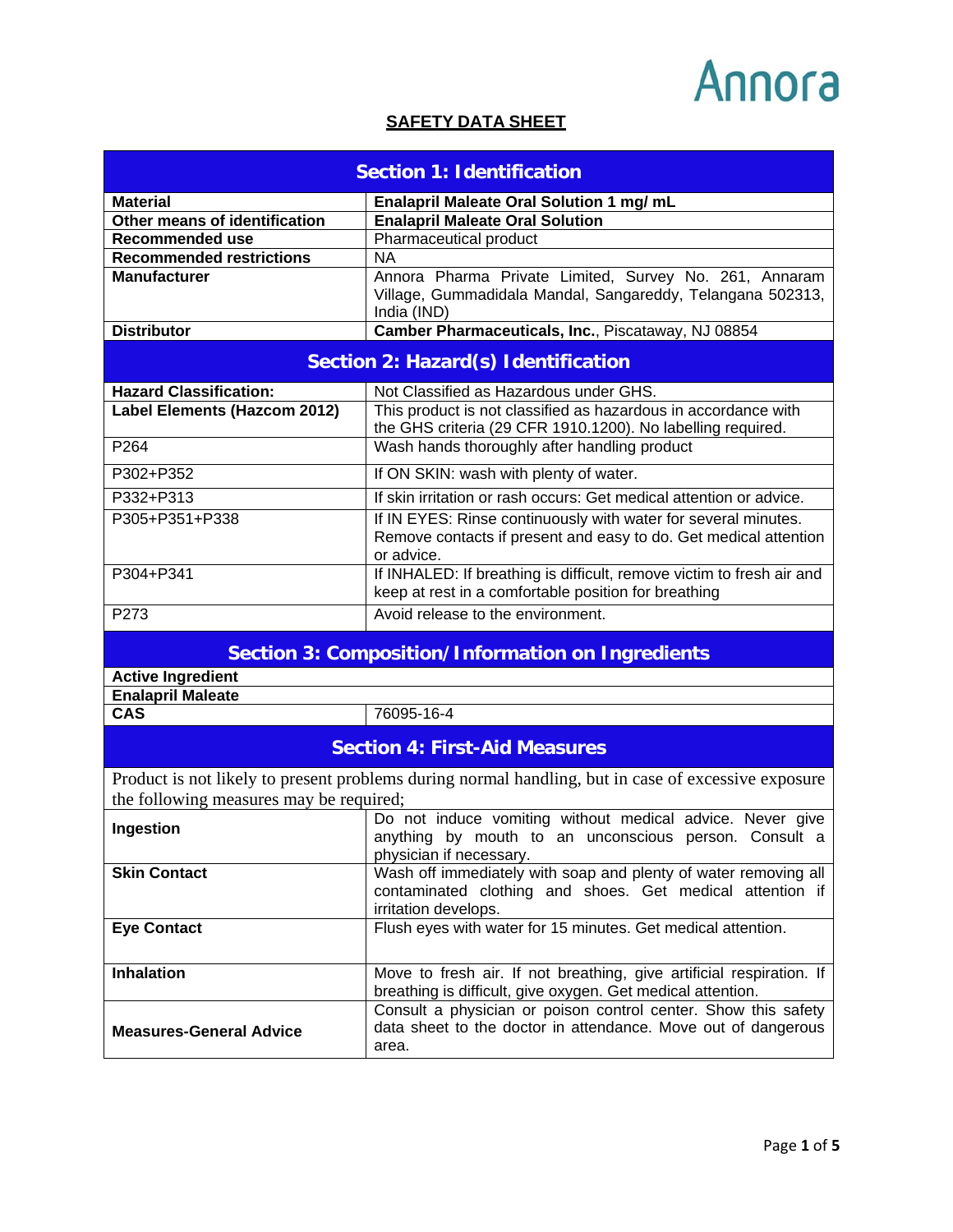| <b>Most important</b>                   | Causes serious eye irritation                                      |
|-----------------------------------------|--------------------------------------------------------------------|
| symptoms/effects,                       | Causes skin irritation                                             |
| acute and delayed                       | Irritating to respiratory system                                   |
|                                         | May cause abdominal pain, nausea, vomiting, diarrhea               |
|                                         | May cause constipation                                             |
|                                         | May cause dyspepsia                                                |
|                                         | Weakness                                                           |
|                                         | May cause muscle pain                                              |
|                                         | Dryness of mouth                                                   |
|                                         | Dyspnea (Shortness of breath and difficulty breathing)             |
|                                         | May affect respiration                                             |
|                                         | Hyperkalemia                                                       |
|                                         | Central nervous system effects                                     |
|                                         | May cause drowsiness or dizziness                                  |
|                                         | Fatigue                                                            |
|                                         | Convulsions                                                        |
|                                         | Ataxia                                                             |
|                                         | vertigo                                                            |
|                                         | Hallucinations                                                     |
|                                         | Headache                                                           |
|                                         | May affect the cardiovascular system                               |
|                                         | Chest tightness or pain                                            |
|                                         | Hypotension                                                        |
|                                         | Weak, rapid pulse or rapid heart rate (Tachycardia)                |
|                                         | Bradycardia                                                        |
|                                         | Heart palpitations                                                 |
|                                         | May affect the blood                                               |
|                                         | May affect the liver                                               |
|                                         | It may affect the kidneys                                          |
|                                         | May affect the bone marrow                                         |
|                                         | Paresthesia (numbness and tingling of the extremities)             |
| Indication of any immediate             | Treat symptomatically.                                             |
| medical attention and special           |                                                                    |
| treatment needed                        |                                                                    |
| <b>Protection of first-aiders</b>       | First-Aid Providers: Avoid exposure to blood or body fluids. Wear  |
|                                         | gloves and other necessary protective clothing. Dispose of         |
|                                         | contaminated clothing and equipment as bio-hazardous waste.        |
|                                         |                                                                    |
|                                         | <b>Section 5: Fire-Fighting Measures</b>                           |
| Suitable extinguishing media            | Carbon dioxide (CO2). Dry chemical. Water spray mist or foam.      |
| Specific hazards arising from the       | Carbon Oxides. Nitrogen Oxides                                     |
| chemical                                |                                                                    |
| <b>Advice for firefighters</b>          | As in any fire, wear self-contained breathing apparatus pressure-  |
|                                         | demand, MSHA/NIOSH (approved or equivalent) and full               |
|                                         | protective gear.                                                   |
| <b>Further information</b>              | No data available                                                  |
|                                         | <b>Section 6: Accidental Release Measures</b>                      |
|                                         |                                                                    |
| <b>Personal precautions, protective</b> | Ensure adequate ventilation. Keep people away from and upwind      |
| equipment and emergency                 | of spill/leak. Do not touch damaged containers or spilled material |
| procedures                              | unless wearing appropriate protective clothing. Avoid contact with |
|                                         | skin, eyes and clothing. Use personal protective equipment.        |
|                                         | Avoid breathing dust. Remove all sources of ignition.              |
| <b>Environmental precautions</b>        | Prevent further leakage or spillage if safe to do so. Do not let   |
|                                         | product enter drains. Prevent entry into waterways, sewers,        |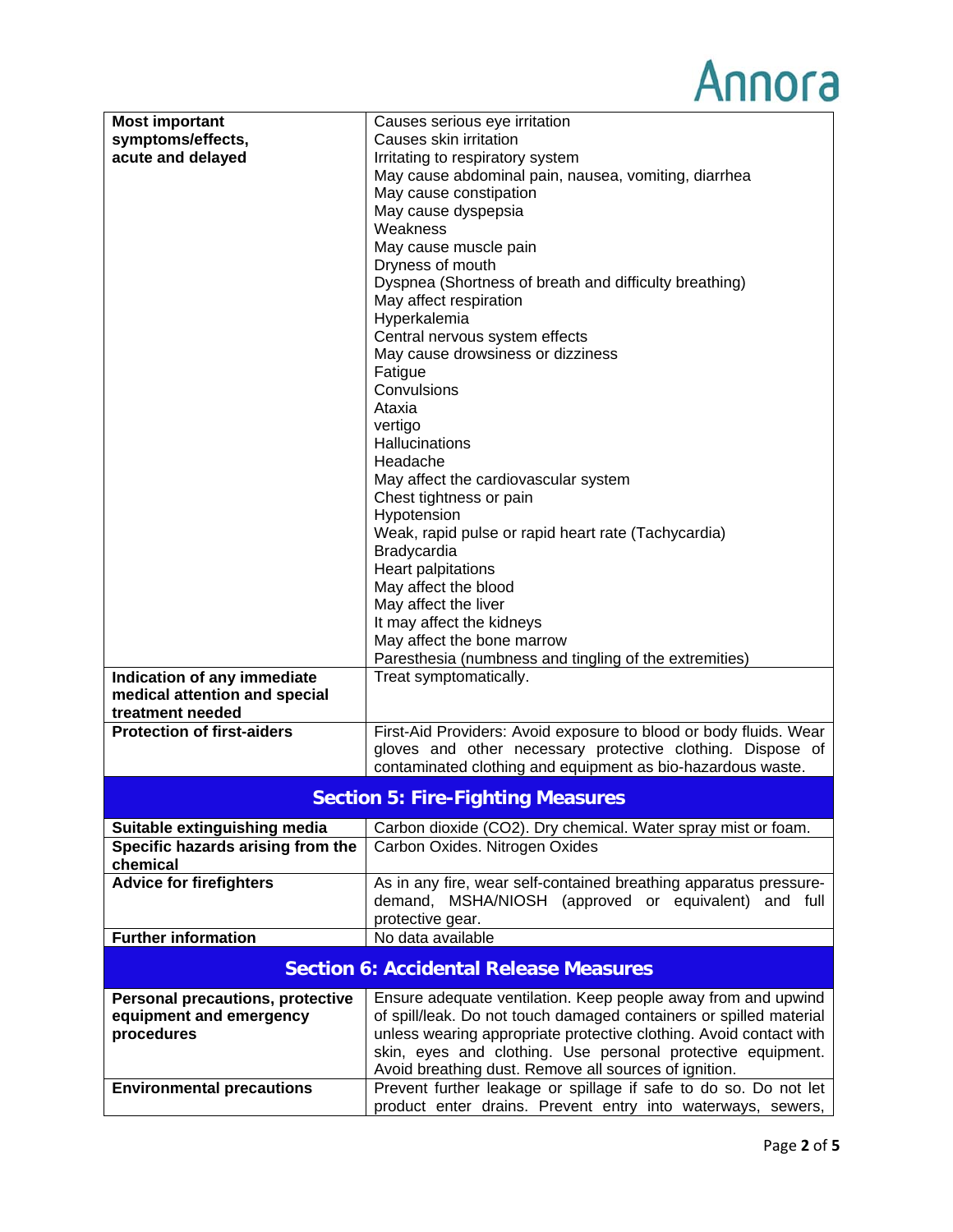|                                                       | basements or confined areas.                                                                                                    |
|-------------------------------------------------------|---------------------------------------------------------------------------------------------------------------------------------|
| <b>Methods and materials for</b>                      | Stop leak if you can do it without risk. Cover with plastic sheet to                                                            |
| containment and cleaning up                           | prevent spreading. Sweep up and shovel into suitable containers                                                                 |
|                                                       | for disposal. Clean contaminated surface thoroughly                                                                             |
|                                                       | <b>Section 7: Handling and Storage</b>                                                                                          |
|                                                       |                                                                                                                                 |
| <b>Precautions for safe handling</b>                  | Wear personal protective equipment. Avoid contact with skin,                                                                    |
|                                                       | eyes and clothing. Do not ingest. Do not breathe dust. Use only                                                                 |
|                                                       | in well-ventilated areas. Keep away from heat and sources of                                                                    |
|                                                       | ignition. Handle in accordance with good industrial hygiene and<br>safety practice.                                             |
| Conditions for safe storage,                          | Keep container tightly closed in a dry and well-ventilated place.                                                               |
| including any incompatibilities                       | Store at room temperature in the original container. Store away                                                                 |
|                                                       | from incompatible materials.                                                                                                    |
| <b>Incompatible Materials:</b>                        | Strong oxidizing agents                                                                                                         |
|                                                       |                                                                                                                                 |
|                                                       | <b>Section 8: Exposure Controls/Personal Protection</b>                                                                         |
| <b>Exposure controls</b>                              |                                                                                                                                 |
| <b>Engineering measures to reduce</b>                 | Provide exhaust ventilation or other engineering controls to keep                                                               |
| exposure:                                             | the airborne concentrations of vapors and mist below their<br>respective threshold limit value.                                 |
| Personal protective equipment                         |                                                                                                                                 |
|                                                       | Safety glasses with side-shields or Goggles                                                                                     |
| <b>Eye/face protection</b>                            |                                                                                                                                 |
| <b>Skin &amp; Body Protection</b>                     | Long sleeved clothing                                                                                                           |
|                                                       | Gloves                                                                                                                          |
| <b>Hygiene measures:</b>                              | Avoid contact with skin, eyes and clothing. When using, do not<br>eat, drink or smoke. Wash hands before breaks and immediately |
|                                                       | after handling the product.                                                                                                     |
|                                                       | Effective dust mask. Use a dust respirator under conditions                                                                     |
| <b>Respiratory protection</b>                         | where exposure to the substance is apparent (e.g. generation of                                                                 |
|                                                       | high concentration of dust (dust clouds), inadequate ventilation,                                                               |
|                                                       | development of respiratory tract irritation), and engineering                                                                   |
|                                                       | controls are not feasible. Be sure to use an approved/certified                                                                 |
|                                                       | respirator or equivalent                                                                                                        |
|                                                       | <b>Section 9: Physical and Chemical Properties</b>                                                                              |
| Information on basic physical and chemical properties |                                                                                                                                 |
| Appearance                                            | <b>Oral Solution</b>                                                                                                            |
| <b>Physical State</b>                                 | Solution                                                                                                                        |
| <b>Description</b>                                    | Enalapril maleate oral solution is a ready-to-use oral solution that                                                            |
|                                                       | contains 1 mg/mL of enalapril maleate. It is clear, colorless                                                                   |
|                                                       | solution with a strawberry flavor, packaged in a 150 mL white,                                                                  |
|                                                       | round high-density polyethylene bottle with a white,                                                                            |
|                                                       | polypropylene, child resistant closure with induction seal FSE.<br>Each bottle contains 150 mL.                                 |
|                                                       |                                                                                                                                 |
|                                                       | Bottle of 150 mL<br>NDC-31722-020-15                                                                                            |
|                                                       |                                                                                                                                 |
|                                                       | Store refrigerated (2° to 8°C/36° to 46°F) in a tightly closed                                                                  |
|                                                       | container. Protect from freezing and excessive heat. Patients                                                                   |
|                                                       | may store enalapril maleate oral solution at room temperature                                                                   |
|                                                       | (20 $\degree$ to 25 $\degree$ C/68 $\degree$ to 77 $\degree$ F) for up to 60 days.                                              |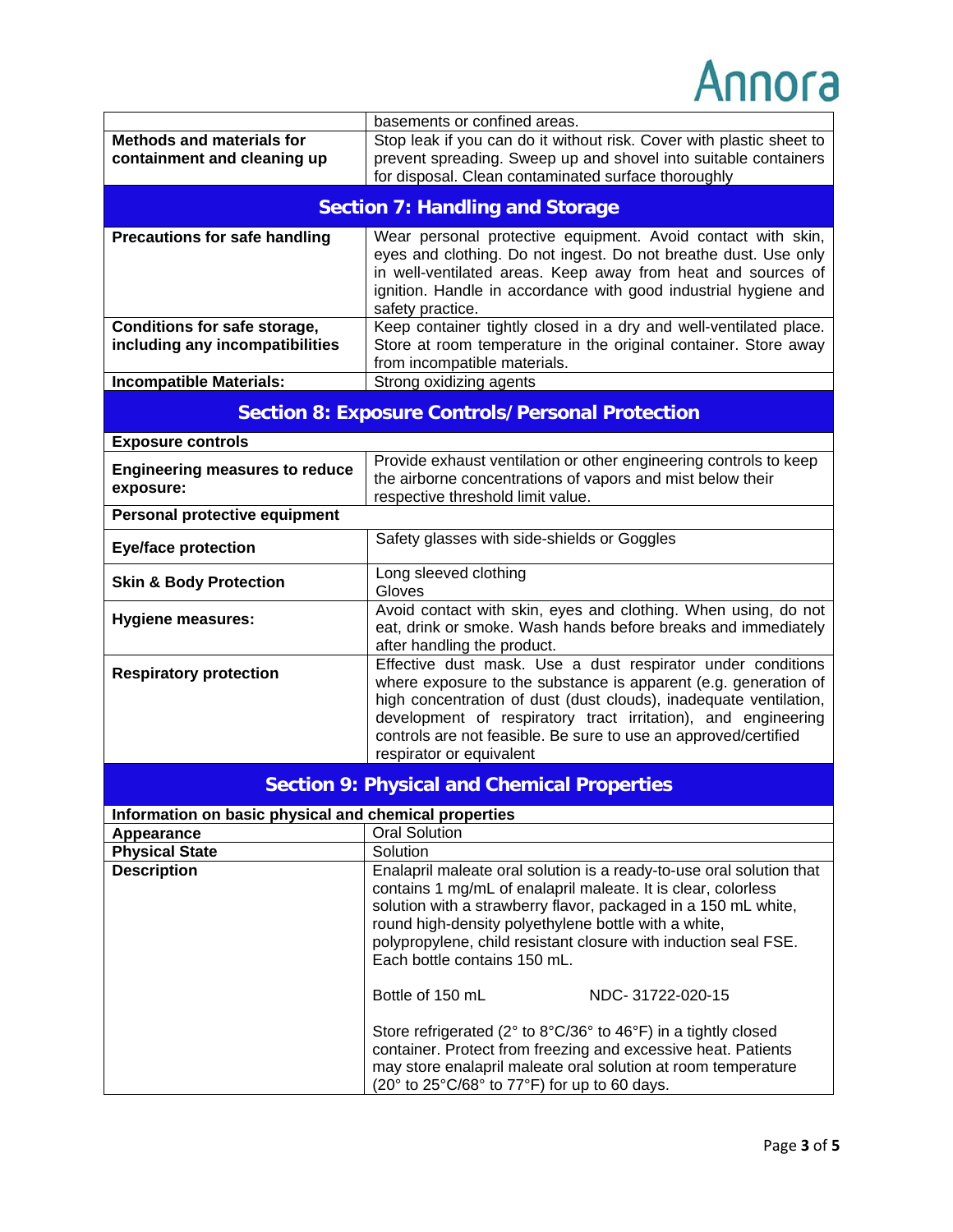| <b>Section 10: Stability and Reactivity</b>                       |                                                                                                                                                                                                                                                                                                                                                                                                                                                                                                                                                                                                                                                                                                                                                                                                                                                                                                                                                                                                                                                                                                                                                                                                                                                                                                                                                                                                                 |
|-------------------------------------------------------------------|-----------------------------------------------------------------------------------------------------------------------------------------------------------------------------------------------------------------------------------------------------------------------------------------------------------------------------------------------------------------------------------------------------------------------------------------------------------------------------------------------------------------------------------------------------------------------------------------------------------------------------------------------------------------------------------------------------------------------------------------------------------------------------------------------------------------------------------------------------------------------------------------------------------------------------------------------------------------------------------------------------------------------------------------------------------------------------------------------------------------------------------------------------------------------------------------------------------------------------------------------------------------------------------------------------------------------------------------------------------------------------------------------------------------|
| <b>Reactivity</b>                                                 | May react with strong oxidizers                                                                                                                                                                                                                                                                                                                                                                                                                                                                                                                                                                                                                                                                                                                                                                                                                                                                                                                                                                                                                                                                                                                                                                                                                                                                                                                                                                                 |
| <b>Chemical stability</b>                                         | Stable under normal use and storage conditions.                                                                                                                                                                                                                                                                                                                                                                                                                                                                                                                                                                                                                                                                                                                                                                                                                                                                                                                                                                                                                                                                                                                                                                                                                                                                                                                                                                 |
| <b>Possibility of hazardous</b><br>reactions                      | Hazardous polymerization does not occur                                                                                                                                                                                                                                                                                                                                                                                                                                                                                                                                                                                                                                                                                                                                                                                                                                                                                                                                                                                                                                                                                                                                                                                                                                                                                                                                                                         |
| <b>Conditions to avoid</b>                                        | Heat.                                                                                                                                                                                                                                                                                                                                                                                                                                                                                                                                                                                                                                                                                                                                                                                                                                                                                                                                                                                                                                                                                                                                                                                                                                                                                                                                                                                                           |
| Incompatible materials                                            | Strong oxidizing agents                                                                                                                                                                                                                                                                                                                                                                                                                                                                                                                                                                                                                                                                                                                                                                                                                                                                                                                                                                                                                                                                                                                                                                                                                                                                                                                                                                                         |
| <b>Hazardous decomposition</b>                                    | Carbon oxides. Nitrogen oxides (NOx)                                                                                                                                                                                                                                                                                                                                                                                                                                                                                                                                                                                                                                                                                                                                                                                                                                                                                                                                                                                                                                                                                                                                                                                                                                                                                                                                                                            |
| products                                                          |                                                                                                                                                                                                                                                                                                                                                                                                                                                                                                                                                                                                                                                                                                                                                                                                                                                                                                                                                                                                                                                                                                                                                                                                                                                                                                                                                                                                                 |
| <b>Section 11: Toxicological Information</b>                      |                                                                                                                                                                                                                                                                                                                                                                                                                                                                                                                                                                                                                                                                                                                                                                                                                                                                                                                                                                                                                                                                                                                                                                                                                                                                                                                                                                                                                 |
| Information on toxicological effects (based on Enalapril Maleate) |                                                                                                                                                                                                                                                                                                                                                                                                                                                                                                                                                                                                                                                                                                                                                                                                                                                                                                                                                                                                                                                                                                                                                                                                                                                                                                                                                                                                                 |
| <b>Acute toxicity</b>                                             |                                                                                                                                                                                                                                                                                                                                                                                                                                                                                                                                                                                                                                                                                                                                                                                                                                                                                                                                                                                                                                                                                                                                                                                                                                                                                                                                                                                                                 |
| <b>LD50 Oral-rat</b>                                              | 2973 mg/kg Oral LD50 Rat                                                                                                                                                                                                                                                                                                                                                                                                                                                                                                                                                                                                                                                                                                                                                                                                                                                                                                                                                                                                                                                                                                                                                                                                                                                                                                                                                                                        |
| <b>LD50 Oral-mouse</b>                                            | No information available                                                                                                                                                                                                                                                                                                                                                                                                                                                                                                                                                                                                                                                                                                                                                                                                                                                                                                                                                                                                                                                                                                                                                                                                                                                                                                                                                                                        |
| <b>LD50 Dermal-rabbit</b>                                         | No information available                                                                                                                                                                                                                                                                                                                                                                                                                                                                                                                                                                                                                                                                                                                                                                                                                                                                                                                                                                                                                                                                                                                                                                                                                                                                                                                                                                                        |
| <b>LD50 Dermal-rat</b>                                            | No information available                                                                                                                                                                                                                                                                                                                                                                                                                                                                                                                                                                                                                                                                                                                                                                                                                                                                                                                                                                                                                                                                                                                                                                                                                                                                                                                                                                                        |
| <b>Skin Contact:</b>                                              | Causes skin irritation.                                                                                                                                                                                                                                                                                                                                                                                                                                                                                                                                                                                                                                                                                                                                                                                                                                                                                                                                                                                                                                                                                                                                                                                                                                                                                                                                                                                         |
| <b>Eye Contact:</b>                                               | Causes serious eye irritation                                                                                                                                                                                                                                                                                                                                                                                                                                                                                                                                                                                                                                                                                                                                                                                                                                                                                                                                                                                                                                                                                                                                                                                                                                                                                                                                                                                   |
| <b>Inhalation</b>                                                 | Irritating to respiratory system.                                                                                                                                                                                                                                                                                                                                                                                                                                                                                                                                                                                                                                                                                                                                                                                                                                                                                                                                                                                                                                                                                                                                                                                                                                                                                                                                                                               |
| Ingestion                                                         | May be harmful if swallowed. May cause flushing and sweating.<br>May cause anorexia. May cause abdominal pain. Ingestion may<br>cause nausea, vomiting. May cause diarrhea. May cause<br>constipation. May cause dyspepsia. May cause muscle cramps.<br>May cause weakness. May affect respiration (dyspnea,<br>respiratory depression). May cause cyanosis. May cause<br>coughing. May cause dry mouth. May cause stomatitis. May<br>cause loss of taste. May cause hyperkalemia. May cause chest<br>pain. May affect the cardiovascular system (slow heart rate<br>(bradycardia)). May affect the cardiovascular system<br>(tachycardia). May affect the cardiovascular system<br>(hypotension). May affect the cardiovascular system<br>(palpitations). It may affect the kidneys and liver. May affect the<br>blood. It may affect the blood (blood clotting factors). May cause<br>dermatitis. May cause allergic reaction characterized by a rash.<br>May cause blurred or foggy vision. May cause fainting. May<br>affect behavior/central nervous system (convulsions/seizures).<br>May affect behavior/central nervous system (ataxia). May affect<br>behavior/central nervous system (somnolence). May affect<br>behavior/central nervous system (confusion). May affect<br>behavior/central nervous system (lethargy, fatigue). May affect<br>behavior/central nervous system (dizziness, headache). |
| <b>Section 12: Ecological Information</b>                         |                                                                                                                                                                                                                                                                                                                                                                                                                                                                                                                                                                                                                                                                                                                                                                                                                                                                                                                                                                                                                                                                                                                                                                                                                                                                                                                                                                                                                 |
| <b>Ecotoxicity effects:</b>                                       | No data available.                                                                                                                                                                                                                                                                                                                                                                                                                                                                                                                                                                                                                                                                                                                                                                                                                                                                                                                                                                                                                                                                                                                                                                                                                                                                                                                                                                                              |
| <b>Persistence and degradability</b>                              | No data is available.                                                                                                                                                                                                                                                                                                                                                                                                                                                                                                                                                                                                                                                                                                                                                                                                                                                                                                                                                                                                                                                                                                                                                                                                                                                                                                                                                                                           |
| <b>Bioaccumulative potential</b>                                  | No data available.                                                                                                                                                                                                                                                                                                                                                                                                                                                                                                                                                                                                                                                                                                                                                                                                                                                                                                                                                                                                                                                                                                                                                                                                                                                                                                                                                                                              |
| <b>Mobility in soil</b>                                           | No data available.                                                                                                                                                                                                                                                                                                                                                                                                                                                                                                                                                                                                                                                                                                                                                                                                                                                                                                                                                                                                                                                                                                                                                                                                                                                                                                                                                                                              |